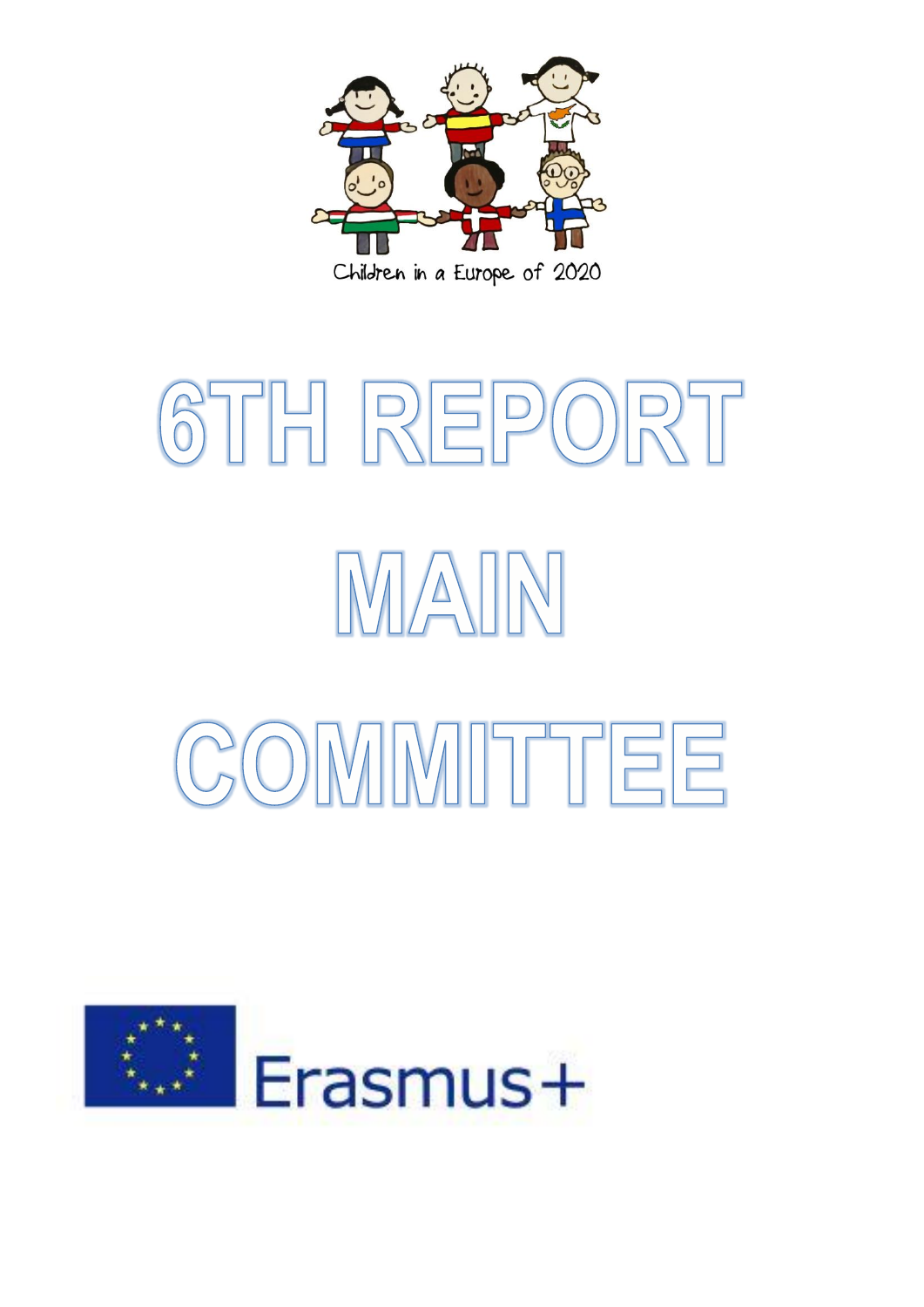## **THE MAIN COMMITTEE AFTER THE MEETING IN SPAIN 19TH APRIL 2017**

It was a learning and teaching activity in which participated children from all countries involved in the project.

Coordinators of the project also meet during the learning and teaching activity in Spain and discussed about the assessment of the project, the final report, the possibility of a new project in the future, etc.

FAIRY TALES: We have finished our new three stories and we put into practice the story "The giants´ fashion factory". We had a performance with puppets and all children participated in it. Some of them decorated the playground, other children made the puppets and the rest participated in the performance, so all of them were involved in this activity.

DICTIONARY: We have finished our dictionary with vocabulary and expressions in all languages involved in the project. We put it into practice in the activity that took place on Thursday 6<sup>th</sup> April. We created different stands, one per country. In every stand we had some kids wearing typical clothes and some typical food to taste. Children had to use the expressions included in our dictionary in the mother language of the stand that they were visiting in that moment.

TECHNOLOGIES TO PRESERVE THE ENVIRONMENT: We worked on the second topics chosen for this year, except the Dutch one, since we focused on it during the learning and teaching activity in Holland. We made experiments about the topics and we visited a solar power plant near the Spanish school to put into practice what we had learnt all over the year. It was the Spanish topic and they talked to the man in charge of the plant, so he explained us how it worked.

MANUAL WITH DIFFERENT WAYS OF LEARNING AND TEACHING LANGUAGES: We had different sessions in Spain to analyze their methodology. We analyze the way they teach CLIL subjects and other lessons to include information in our manual.

WORLD BOOK DAY: We celebrated The World Book Day during the learning and teaching activity in Spain. We had a performance there related to one of our own stories (The giants' fashion factory) worked in the topic "Fairy tales" so we related it to this important day.

WEBSITE: We will continue with the work on the website. We will upload all materials, pictures and evidences of the work done to the website. We need to much time to upload everything to the website, so we will finish our work on the website after the final report.